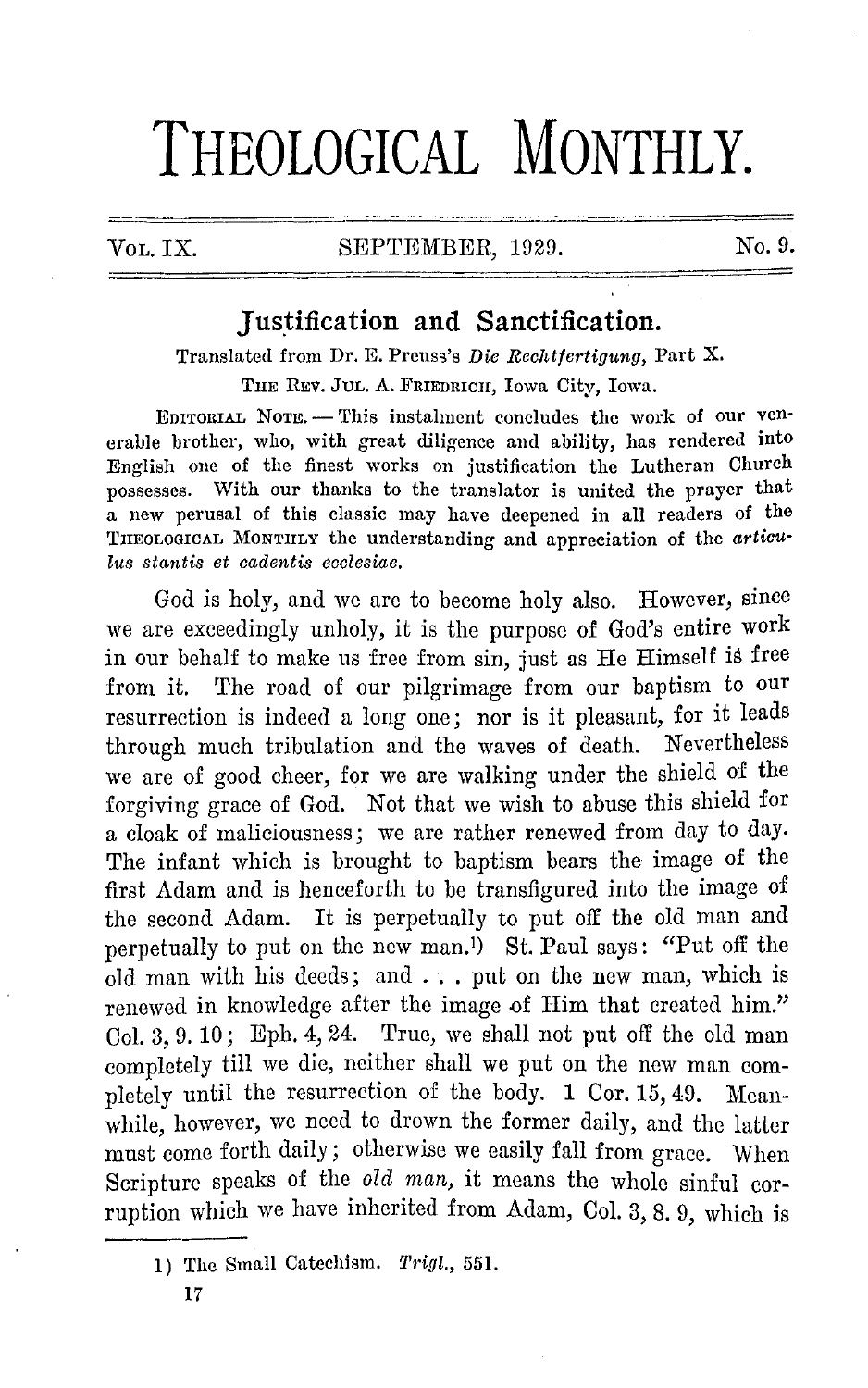## **THE THEOLOGICAL OBSERVER.**

**News from Copenhagen.**  $-$  As yet we have not seen comprehensive and detailed reports of the Lutheran World Convention **in**  Copenhagen. Such speeches delivered at the convention as were printed in the religious press must have been furnished the papers in advance by the authors. Among the addresses that have come to our notice that of Dr. 0. 0. Hein, president of the Ohio Synod, is a masterly discussion of the peculiar message and mission of **Lu-**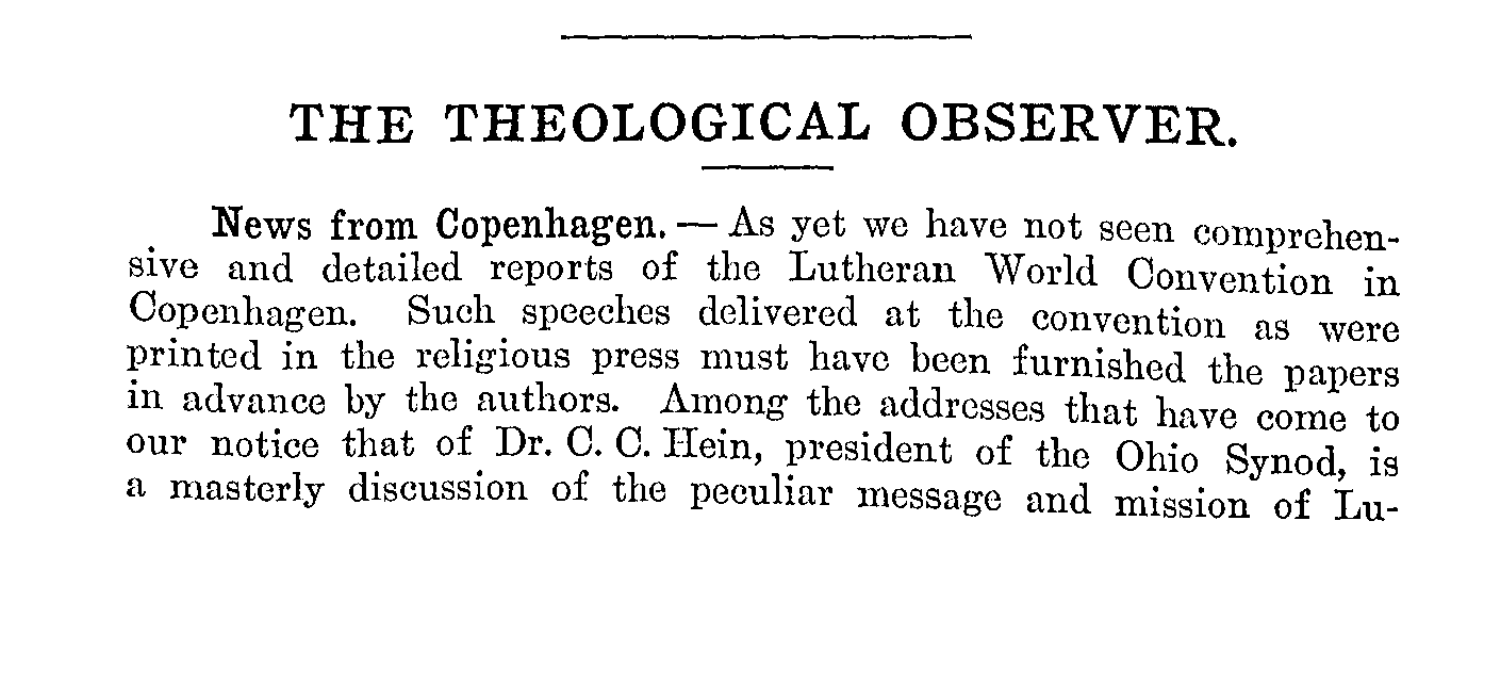theranism to-day. *(Was hat das Luthertum in seiner Eigenart der Christenheit ail/ Erden zu geben?)* After denying that Ohristianity and Lutheranism are products of a process of evolution, Dr. Hein points out that one of the peculiar features of the Lutheran Church is that it accepts Holy Scripture, the whole Scripture, and nothing but the Scripture, as its guiding rule or formal principle *(Formal-prinzin)*. There are many golden septences which deserve to be There are many golden sentences which deserve to be quoted, for instance: "Lutheranism docs not rest on propositions which the authors pretend to have taken from Holy Scripture, but which in reality first were sanctioned by human reason and hence declared acceptable." "Wherever Scripture speaks, Lutheranism demands full, complete, unconditional, and undivided acceptance. It protests against all objections of reason." Next Dr. Hein discusses the doctrine of verbal inspiration and splendidly confesses and defends the old truth: "In the view of Lutheranism, Seripture and God's Word are identical." "From the certainty of the divine character of the Holy Scriptures flows the certainty of its infallibility." In the second part of his address Dr. Hein dwells on the material prineiple of Lutheranism, namely, justification through faith and its corollary, *sola gratia.* The elaboration of this theme is beautiful and gripping. Some of the statements are peculiarly significant in view of past controversies. We point especially to the following: "Just as Lutheranism, on the one hand, is certain that unbelief, nonconversion, and ultimate damnation arc in every sense absolutely and solely due to man's own fault, so, on the other hand, it is certain that conversion, faith, and salvation are in every sense the work and gift of divine grace. Here we are confronted with a mystery. 'The man who is saved,' H.-E. F. Guericke says in his book on symbolics (third edition, p. 425), 'is saved solely through God's grace in Christ, without any merit of his own. The man who is not saved is lost through his own fault, because he continually resists divine grace. The fact that the resistance of the former against divine grace is finally broken, but not that of the latter, is not due to the merit of the former, while the latter is the one who is to blame, etc.'" The address certainly deserves to be spread far and wide in German and **in** English. Let us hope that this testimony found its way into many hearts. We ought to add that it was in the *Lutherische Kirchenzeitung* of June 20 where we read this momentous address. A.

Lutherans Move toward World Union. - Under this heading, Nathan R. Melhorn, in the *Christian Ileralcl* (June 29), publishes a news article in which he explains the purpose of the second World Convention of the Lutheran Church, at Copenhagen, Denmark. What Doctor Melhorn, editor of the *Lutheran*, writes is, however, hardly in accordance with the glaring heading, which we surmise was chosen by the editor of the *Christian JI erald,* whose "weakness" just now is the "religious world union movement." "The first convention, held at Eisenach, Germany, in 1923," Doctor Melhorn explains, "was impelled largely by the poverty, £amine, and despair of which the World War and the Russian Revolution were the causes. . . . The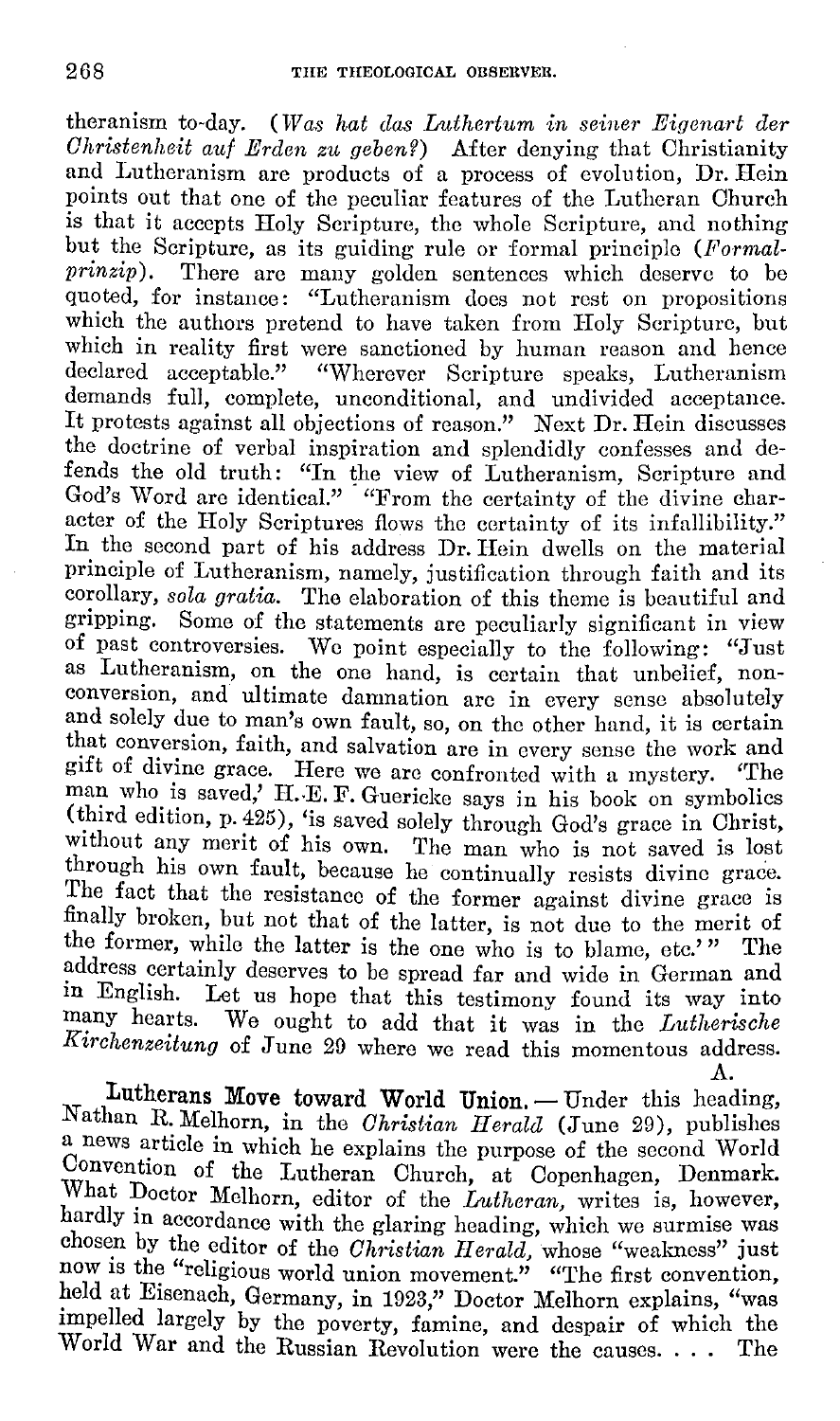second will deal with problems less material and less immediate. Of these the first is "to recall gratefully the benefits derived through the universal use of Luther's Catechism as the medium to propagate common beliefs." In connection with this, Doctor Melhorn says: "There is no evidence that any of the distinctive dogmas of Lutheranism will be relegated to the past or denied value as testimony against errors liable to arise in the future.''

Nevertheless, the much-exaggerated heading, after all, shows the drift of the Lutheran World Conventions. Dr. Melhorn himself complains of the indifference of the Lutheran churches "to formal sympathetic cooperation" and speaks of the "need of an internal connection" of the various Lutheran church groups and regrets that "nb common form of organization was undertaken until the present decade." All these expressions intimate the general tendencies of the World Convention movement among Lutherans.

It is right here, however, that we Lutherans must remember our twofold paramount mission in the world to-day. The one is toward those without and the other, toward those within the Lutheran Church. With respect to the churches without it is our mission to point out, above all, the necessity of the "supreme valuation of doc- • trines.'' Over against the "social gospel," which in recent times has swamped practically all the Churches of Calvinistic origin, we must assert the precious Gospel of the atonement of Christ in all its purity and, with this, as the central doctrine of the Christian Church, all the other doctrines which God has given us in Holy Scripture. If tho Lutheran Church can recall the erring Churches to the formal and material principles of the Reformation, it will have rendered Christianity a priceless service.

Again, with respect to the churches within the general pale of Lutheranism the American Lutheran Church, in particular, has a paramount mission. By the grace of God it has learned to abhor the destructive principles of rationalism, indifferentism, and unionism. The Lutheran Church has never attained to greater purity in doctrine and practise than in America. It has no doubt realized the great Reformer's highest ideals more than any other Lutheran Church. Free from the trammels of state connections, it could develop without any restraint whatsoever and could give the Gospel free course, unbound by tradition. From this it is clear that the mission of the American Lutheran Church in the family of Lutheran Churches is tremendous. The first Lutheran World Convention concerned itself almost entirely with material problems. The second is dealing with problems "less material.'' It has already pointed out what the Catechism of Luther means and must mean to every Lutheran. In other words, it has emphasized the great doctrines which Lutheran Christians must believe, teach, and confess. Let the third convention now go a step farther and frankly and honestly, in the spirit of love, which conscientiously reproves every departure from Holy Scripture in doctrine and practise, take a decisive stand against every form of rationalism, Modernism, and unionism and sincerely refuse the hand of spiritual fellowship to all who will not stand foresquare on Holy

 $\mathbb{L}$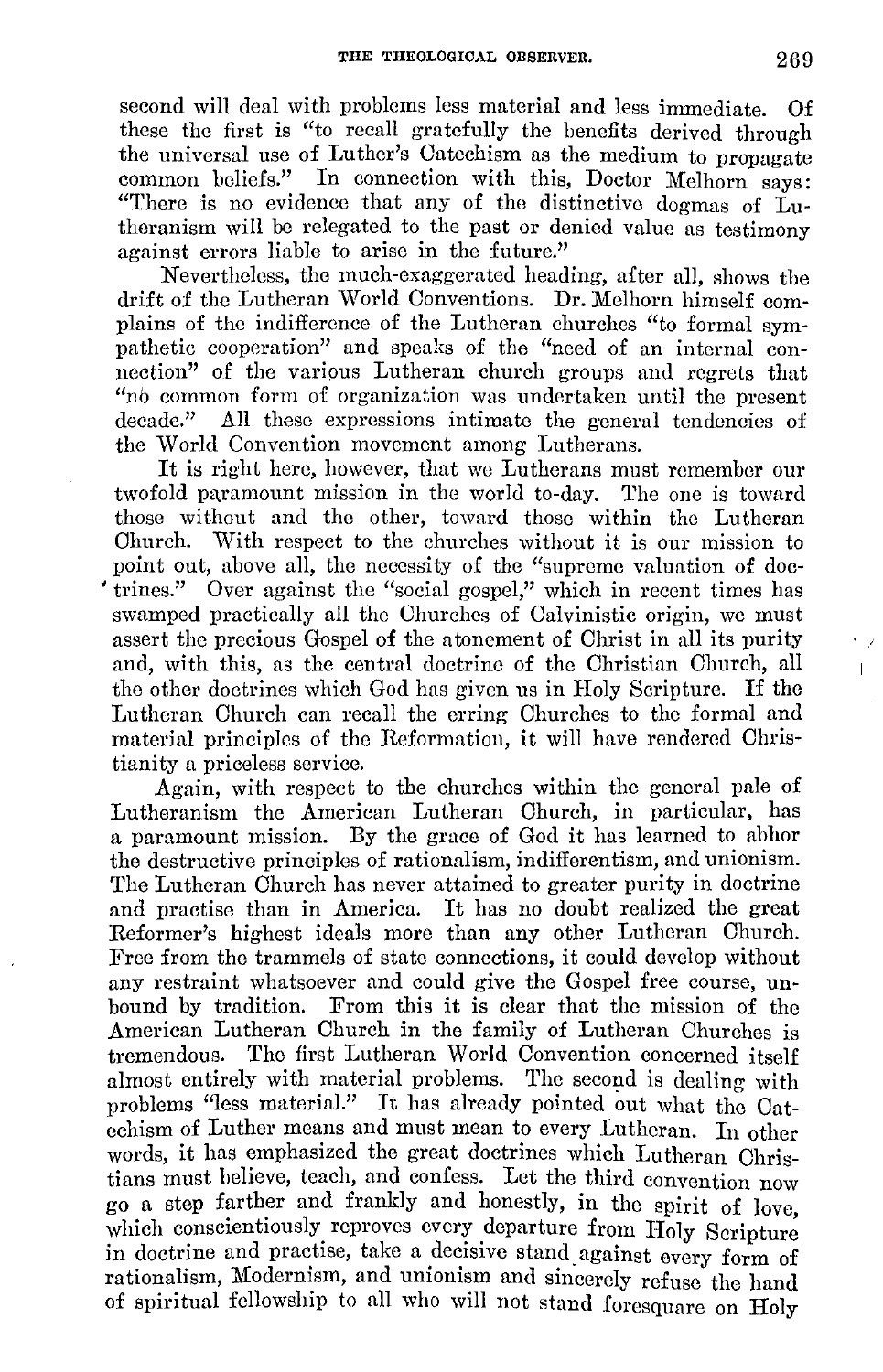Scripture and the Lutheran confessions. This will, of course, destroy every hope of a "world union" of Lutherans, but sueh a "world union" without unity in doetrine and practise would be about the greatest calamity which might befall the Church which professes to follow Dr. Martin Luther. follow Dr. Martin Luther.

Catholic Comment on the Lutheran World Convention at Copenhagen. - On July 17 the chief editorial of the *Commonweal,*  a Catholic weekly, discussed the Copenhagen convention, giving the editorial the superscription "One Highway." The writer shows some knowledge of our Church when he says that Lutherans arc "far in advanec of all the other groups, save Anglicanism, in their appreciation of the intellectual aspects of religion." The *Commonweal* interprets some of the speeches made at the convention to hint that "Lutheranism wants a centrally established authority and a unified intelligenee." Our Catholic contemporary certainly docs not understand the position of most Lutherans in America if it thinks that they believe themselves to be without a "centrally established authority." Thank God, we have such an authority. We have it in the Holy Scriptures, given back to the Church by the Reformation of Martin Luther.  $\Delta$ .

**Exit New York Ministerium.** - To our great regret the New York Ministerium has ceased to exist as a corporate entity, having merged with the Synod of New York and New England. The reason for our regret is that the New York Ministerium was known as a conservative church-body, and it is to be feared that its members, being now a part of a larger body, will hardly continue to contend for the old ideals. On the history of this interesting synod the *Didheran*  presents the following short, but informing paragraph:  $-$ 

"The Ministerium of the State of New York and Adjacent States and Countries terminated its status as a separate synod of the United Lutheran Church in America at its annual and final convention in St. John's Church, Albany, N. Y., the Rev. Theodore O.<br>Posselt, pastor. This historic session was held June 3 to 5 and This historic session was held June 3 to 5 and brought to a close the long and eventful history of the second-oldest Lutheran synod in the United States. Organized in 1786, in Ebenezer Church, Albany, when three pastors and two delegates accepted the invitation of Dr. John C. Kunze, of New York City, to form a synodical body, the New York Ministerium passed through a checkered career of 143 years and on June 5 entered the United Lutheran Synod of New York as a strong, conservative, and energetic body, with  $168$  ministers,  $145$  constituent and independent congregations, and ten successful institutional projects on its roster." A.

The Relation of Church and State. - On this subject Rev. Henry Manken, writing in the *Lutheran* and referring to the recent charge against the Methodist Church that it was conducting a lobby in our capital, has some good remarks. He says, for instance: "The Lutheran Church has stood almost alone in this country, as an organized ecclesiastical body, in its insistence upon a *practical* observance of the separation of Church and State. For this she has been misunderstood and misrepresented. There arc those in all the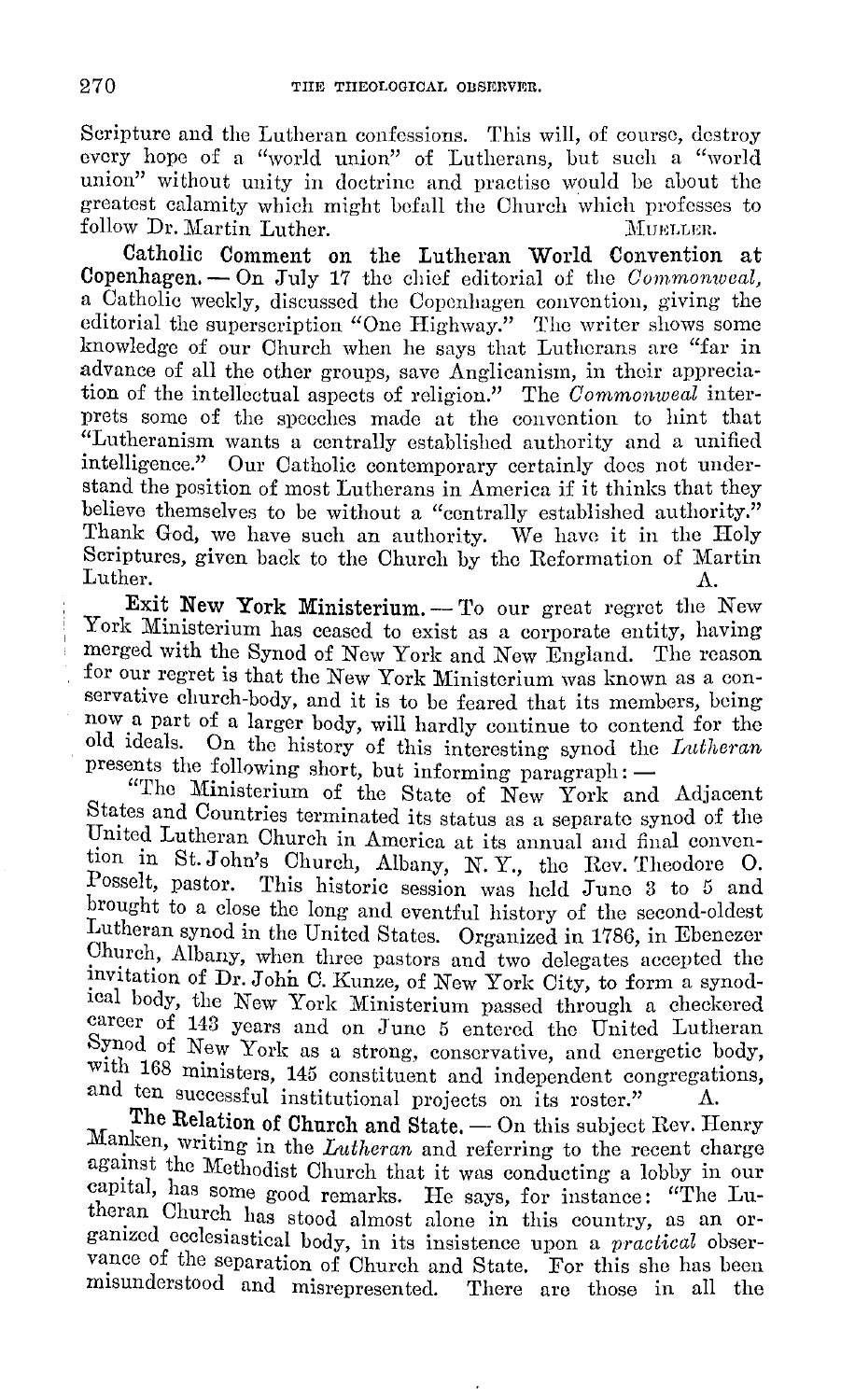religious bodies, including the Lutheran, who do not appreciate the vital and historical difference between the legalistic reformatory spirit of the Old Testament on the one hand and the evangelical and regenerative type of the New Testnment on the other. The position of the Evangelical Lutheran Church in America is determined by her ecclesiastical compass, the Augsburg Confession, and Article XXVIII, which in turn finds its justification in the New Testament and in experience. 'Since the power of the Church grants eternal things and is exercised *only* by the ministry of the Word, it does not interfere with civil government.' Concerning the method of the State the confession says, 'Civil rulers defend not souls, but bodies and bodily things against manifest injuries and restrain men with the sword and bodily punishments in order to preserve *civil* justice and peace.'

"True, the principle of the separation of Church and State does not imply an absolute independence. The State recognizes the Church as an incorporated body which possesses certain *civil* rights And these the State will maintain 'in order to preserve *civil* justice and peace.' Then, too, the Government looks to the Church to guide and to strengthen the moral character of her citizens, for without this moral fiber no strong and safe State can exist. Again, the principle docs not forbid members of religious congregations from being citizens also and exercising the privileges and responsibilities of such citizenship. Church-members certainly have the rights, *as citizens,* of the free exercise of religious worship, of free speech, of a free press, of public assemblage, and to petition the government against *c·iv-il* grievances. However, confusion arises between the rights of the State and the duties of the Church whenever the Church, becoming impatient with the slow processes of education and regeneration, enters the field of reformation by force, that is, by the power of the sword of the State. The weapons of the Church 'arc not of the flesh, but mighty before God to the easting down of strongholds.' 2 Cor. 10, 4. To quote again the Augsburg Confession, 'The power of the Church and the civil power must not be confounded. The power of the Church has its own commission, to teach the Gospel and to administer the Sacraments. Let it not break into the office of another; let it not transfer the kingdoms of this world; ... let it not prescribe laws to civil rulers concerning the form of the commonwealth.' "  $A$ .

Ith.'"  $\Lambda$ .<br>Princeton Professors Refuse to Serve under New Board, —  $\Lambda$ t its last assembly the Northern Convention of the Presbyterian Church elected a new board of directors for Princeton Seminary, consisting of thirty-three members. The new board has held its first meeting. and three of the professors of the Seminary gave notice that they refuse to serve under it, while **Dr.** Wilson signified his intention of retiring. The *Presbyterian* comments on this editorially: "Interest" attaches to the fact that at this meeting Doctors Allis, Machen, and Van Til served notice that they would not serve under this board as members of the faculty and that Dr. Robert Dick Wilson gave notice of his intention to retire. This means that by the action of the last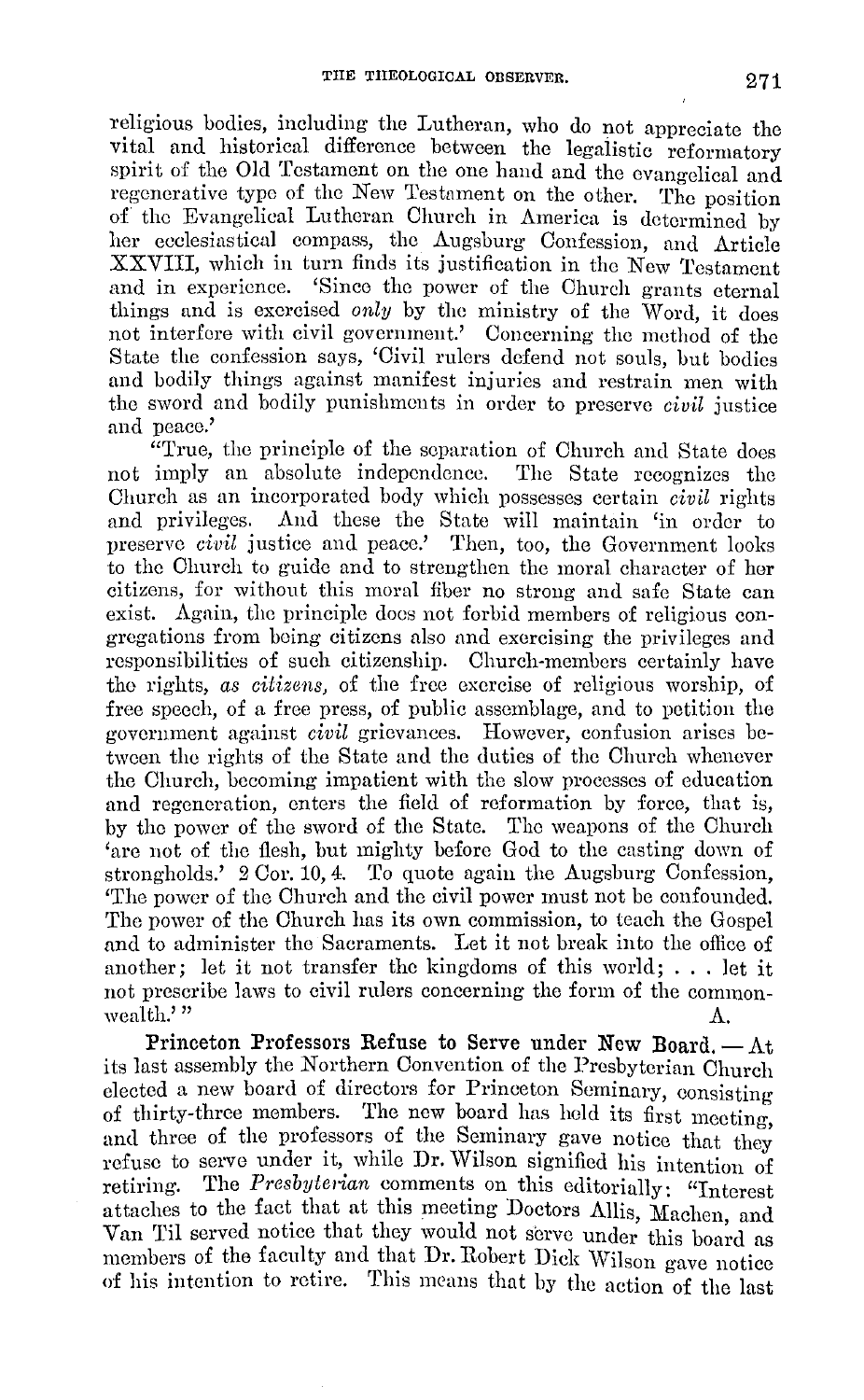assembly, Princeton Seminary loses four of its ablest members and that it immediately loses its commanding place in the world of theological education. No two men have done more in recent years to maintain Princeton's reputation for sound theological learning throughout the world than have Doctors Allis and Machen, the former, through his editorship of the *Princeton Theological Review*, the latter, by his books and addresses and, what is more, in both the gift to teach goes hand in hand with wide and accurate learning. And as for Dr. Van Til, it is safe to say that there is not another young man to be found anywhere who combines in such a marked degree philosophical grasp with devotion to the Reformed faith. We are philosophical grasp with devotion to the Reformed faith. confident that as professor of Apologetics in Princeton Seminary he would have established a reputation for that chair second to none among the theological chairs of the American Church. The loss of among the theological chairs of the American Church. these four men from the faculty of Princeton Seminary --- it is needless to even speak of Doctor Wilson in this connection  $-$  is simply irreparable and means that Princeton Seminary has already lost in a large degree its appeal to scholarly students for the ministry. may be added that at the basis of Drs. Allis, Machen, and Van Til's refusal to serve under the new board, and of Dr. Wilson's decision to retire, is their belief that the new board will not keep the Seminary true to its historic doctrinal position."

The *Presbyterian* adds: <sup> $\bar{a}$ </sup>It is too early to say much as to what should be done to save the situation, in as far as that may be pos-<br>sible. A surprisingly large proportion of our correspondents hold A surprisingly large proportion of our correspondents hold that the action of the last assembly indicates that the Presbyterian Church has become hopelessly liberal or indifferent and that the next step must be separation. A great many seem to be of the opinion that the action of the last assembly did not express the real mind and heart of the Church, and so they think that the action of the last assembly should be resisted in the civil, courts in the hope of forcing a fresh consideration of the whole matter. If the funds were available, it is quite possible that important results would be obtained along this line. Among those who think that Princeton Seminary is hopelessly lost the thought of a Presbyterian League within the Church, having as its objective the establishing of a new seminary and an independent board to maintain missionaries of unquestioned orthodoxy, seems to meet with much favor. We are at least convinced that there are multitudes of Presbyterians who, while saddened by the action of the last assembly, are determined that, by the grace of God, they will not by word or act give it their approval. It is a time for earnest thought and prayer on the part of all those who would still stand for the Reformed faith in its purity and  ${\rm\bf M}$  degrity." The set of  ${\rm\bf M}$  denotes  ${\rm\bf M}$  denotes  ${\rm\bf M}$  denotes  ${\rm\bf M}$  and  ${\rm\bf M}$  and  ${\rm\bf M}$  and  ${\rm\bf M}$  and  ${\rm\bf M}$  and  ${\rm\bf M}$  and  ${\rm\bf M}$  and  ${\rm\bf M}$  and  ${\rm\bf M}$  and  ${\rm\bf M}$  and  ${\rm\bf M}$  a

The Episcopalian Position is Lacking a Foundation. - In the *Ohristian Century* Episcopalians are asked some questions which aptly set forth the futility of the claims made by them. The writer asks:-

"Will they [the Episcopalians] kindly show where in the entire New Testament there is any hint from any apostle of any priesthood other than that of the entire body of Christian disciples?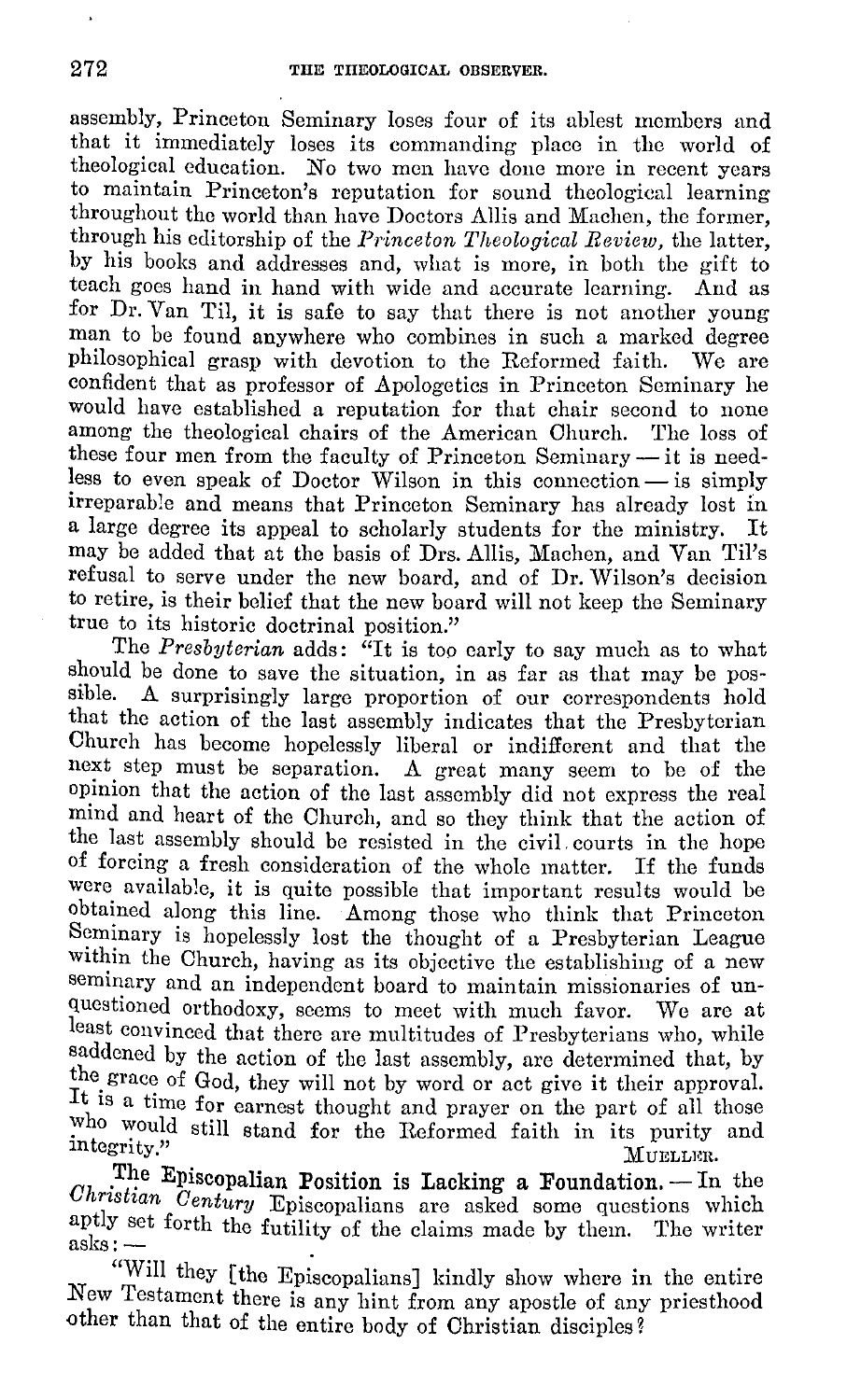"Will they explain why in the New Testament the terms *presbyteros* and *cpiscopos* are interchangeable and why in a local church there were several 'bishops'? Also, why St. Peter never uses the title 'bishop' for himself, but reserves it solely for Christ, while he is content with the modest title of 'elder,' which, he explains, he shares with the elders of the church to which he is writing?

"Will they explain, if the episcopal ordination is so necessary, why the greatest of the apostles missed it and why he boasted that no man had ever ordained him? Also, why the man who was elected by vote to fill the place of Judas was never heard of again after the poll?

"Again, if the validity of the ministry lies in an ordination by an episcopate which must prove its continuity from the apostles through an unbroken Church, how shall we be sure of that line in view of such a fact as that of the 'seventy years' captivity,' when there were two rival head bishops of the Church, one at Avignon and the other at Rome, and each anathematized the other? Along which line did the authentic grace travel? And suppose that the wrong line should be in our hands? Who is to decide?"

Episcopalians will have a great deal of difficulty if they try to answer these questions. A.

A Debate on Religion in the Public School. -- The June number of the *Forum* carried two articles, one favoring, the other opposing the teaching of religion in the public school. The article in favor of this policy was written by Rev. Benjamin Severance Winchester, that sponsoring the opposite view, by Mr. Harvey Maitland Watts. Rev. Winchester assumes that religion can be taught without employment of the "characteristic theological phraseology associated with sectarian controversy." His ideas are hazy, and it seems that he has no understanding of what true religion is. The man opposing religious instruction in public schools is very severe in his criticism of the home and of the Church. He says, for instance: "On all sides the failure of the home and the Church to set up the restraints<br>of religious about the modern child is admitted. But the remedy of religiou about the modern child is admitted. proposed — instead of seeking to increase their control, instead of attempting to raise the efficiency of the natural guardians of religion - aims on the contrary to relieve them of all responsibility." Speaking of the plan to have the children released Wednesday afternoon during regular school hours for religious instruction, the author says: "The Wednesday afternoon sectarian diversion is merely a step in a much wider series of proposals that is revolutionary and wholly unconstitutional in its character. In Illinois the attorney-general has decided that 'releases' on Wednesday afternoon are sectarian and clearly unconstitutional since they demand the cooperation of school authorities in setting up sectarian distinctions. He also called attention to the fact that the segregation of children according to the denominations of their parents puts a stigma on the non-segregated children of non-churchgoing parents, which was entirely foreign to American principles. In New York also, in the Mount Vernon case, 'releases' for Wednesday afternoon were refused by Judge Seeger;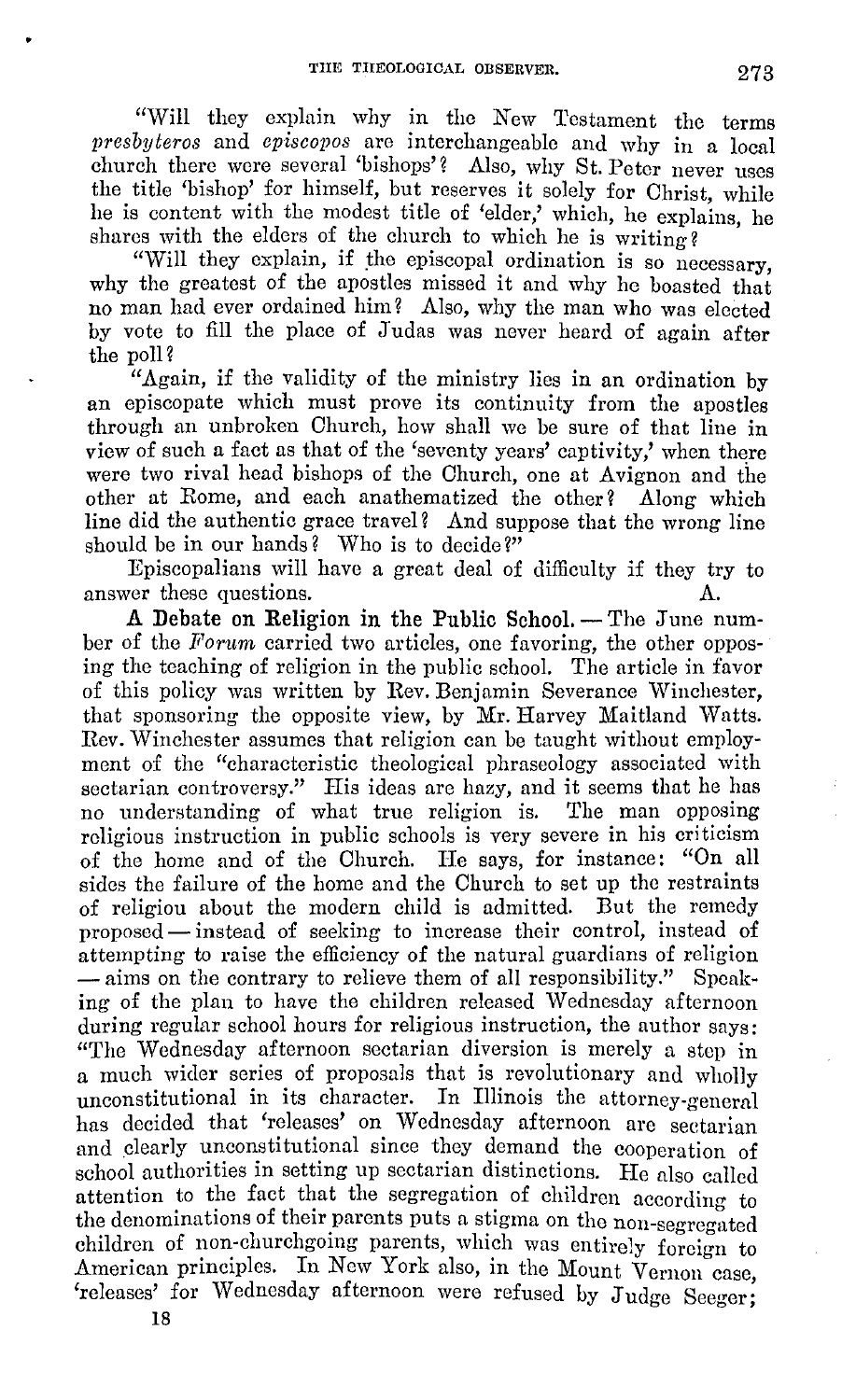and while they were allowed in the White Plains ease by Judge Staley and affirmed by the appellate court, the court evaded the time argument and the constitutional argument." Let no one think that half-way measures will solve the problem of the Christian education of the young education of the young.

**The Plight of Our Country Concerning Christian Education.** - Discussing Christian education, an editorial in the *Presbyterian*  correctly analyzes the situation as follows: -

"For its intellectual training the child spends perhaps one thousand hours each year in the public school, under trained teachers and under rigid and forceful discipline. For religious teaching and training the child has provided for it fifty hours in a year, with well-inclined, but untrained teachers, desultory exercises, little discipline, much inattentiveness, and even less than half of the time nominally devoted to the giving and receiving of instruction.

"It may be said that in the Sabbath-school there arc twenty hours for religious instruction in a year. If there is a daily vacation Bible school, there may be twenty or thirty more. If there is a religious school to which the child goes from the public school one hour each week, there are perhaps forty hours more each year. Those who have all these are the most highly favored among all the children; but only a few have either the second or the third, and it is reported that many millions of the children of the nation never are inside of even a Sabbath-school. This is a discouraging view; but, if we are at all inclined to be wise, we will look the facts in the face. The Roman inclined to be wise, we will look the facts in the face. Catholic parochial schools provide for a large part of the time, every day in the year, for the religious instruction they give to their children, thus binding them to, and training them up in, their own organization. But all of this is for only a segregated part of the children of the nation. What becomes of the millions who have no part in the imperfect and inadequate instruction provided for them?"

What surprises one is that the logical solution for the problem, namely, the Christian day-school, is not advocated. At that, the Christian day-school is an institution which the Presbyterian Church itself sixty to seventy years ago fostered with a great deal of care.

A.

The Solution of the Roman Problem. - In a timely and valuable article on "the Roman Problem," published in the *Watchman-Examiner,* Prof. Antonio Mangano discusses the significance of the restoration of the temporal power of the Pope with respect to international relations and democratic institutions. He writes, among other things: "The recognition of the Pope as a ruler ... opens the way, in the first place, for the Roman Church to have a voice in international affairs. Those who know the history of the Church need not be told that its influence will always be cast against the principle of true freedom, whether it be in politics or in religion. In the next place, the further step that the Church is sure to take is to ask the United States Government to recognize the legitimacy of the papal kingdom and follow that up with the demand that our country send a diplomat to the court of the Vatican. There arc good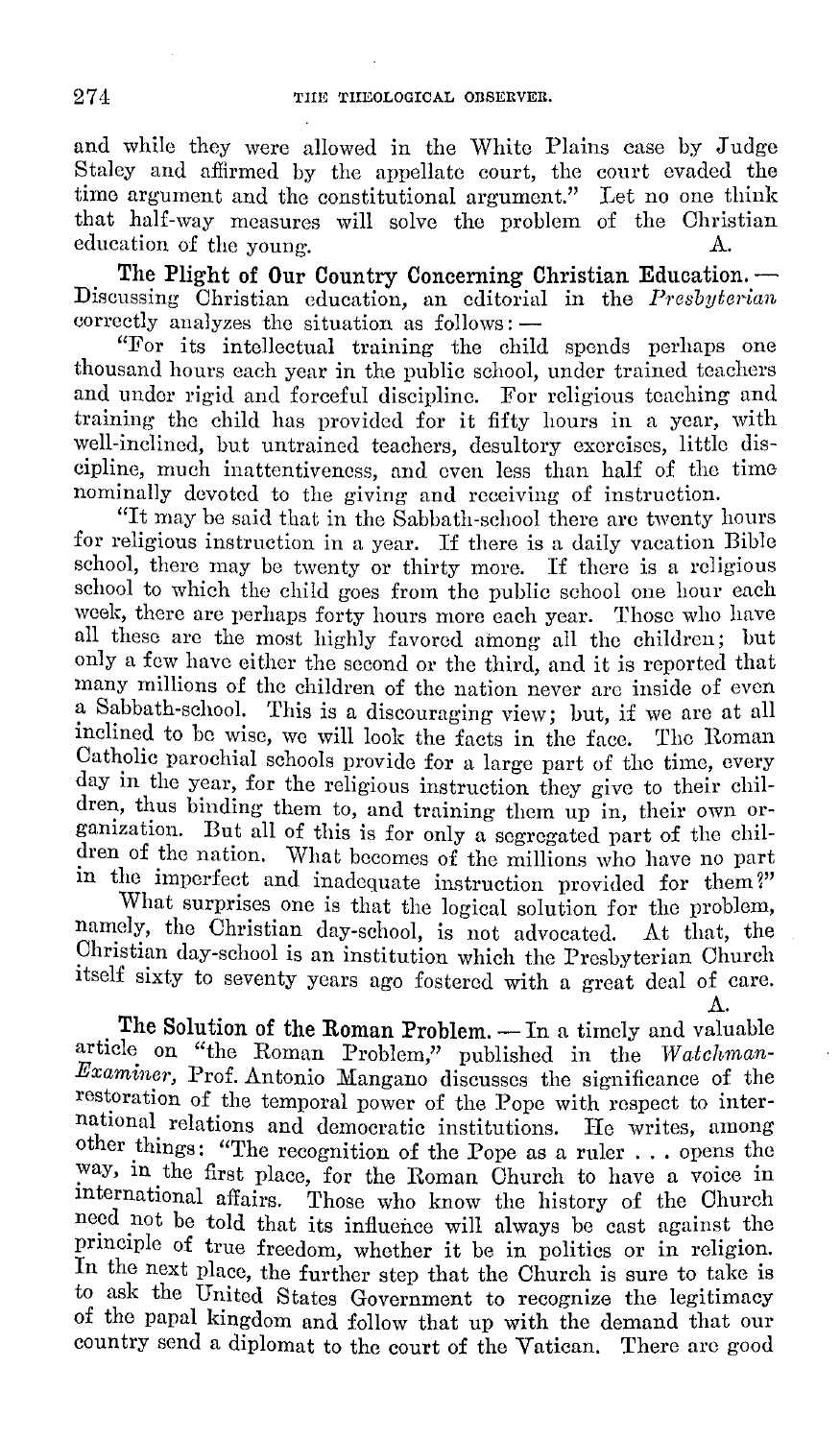and sufficient reasons why this should not be done. If the United States has thus far not seen its way clear to recognize Soviet Russia among the sisterhood of nations, there is no just reason why the kingdom of the Pope should be recognized. The granting of any portion of Italian territory to the Pope for the formation of a separate and independent state has not been by the will of a sovereign people. but rather by the will of a tyrant, who has of his own accord secured the approval of a subservient parliament and king. It may well the approval of a subservient parliament and king. come to pass, when the people shall once again enjoy political and social freedom, that they will undo what the dictator has done.

"But there is something else connected with the solution of the Roman problem. The restoration of temporal power is accompanied with the reestablishment over all Italy of Canon Law. There are with the reestablishment over all Italy of Canon Law. certain features connected with the so-called Canon Law that oven the ordinary man can comprehend. I shall state just a few of these: 1. The Roman Catholic religion shall be considered as the religion of the state and hence shall be supported and defended by the state. Other cults may be tolerated. 2. While civil marriages will be considered legal, both Church and State cooperate in degrading the civil marriage and in teaching that true marriage is that only which is performed by a priest of the Church of Rome. 3. The Roman Catholic religion must be taught to all children in church and state schools. 4. The spiritual power of the Pope is superior to civil authority. 5. All ecclesiastics, in case they commit an act of felony, are to be tried in ecclesiastical courts and not in civil courts. 6. The Pope, wherever he may be in Italy, is not subject to the laws of Italy, but he is superior to civil laws.

"The attempt to minimize the importance 0£ the concordat and the restoration of temporal rule for the Pope is not in harmony with the universal rejoicing and the singing of Te Deum in all Roman churches of our land because of tho agreement. In a word, Italy from now on is going to be painted by all Roman priests in America as tho ideal state, because it is the one country in the world which can boast of having a perfect union between Church and State. And this is what Mussolini calls real separation of Church and State." MUELLER.

Why This Cry of Persecution? - In the *Commonweal*, a Catholic weekly, tho celebration of the mass which some time ago was held on Goat Island, at Niagara Falls, was commented on, and a few sentences of the speech of Bishop Turner, who was in charge of the ceremonies, are quoted. The bishop said, for instance: "Columbus and Hennepin gave, as we are giving here, the expression of their deep religious feeling in the language of the oldest of the Christian churches in tho *'Pe Dewn* and the mass of the liturgy." Then the *Commonweal* continues: "Who can doubt that Hennepin would have found it exceedingly difficult to understand the kind of religious bickering which has been rampant among us lately? Intrigue and backbiting he, poor man, understood well enough. He even indulged in both himself to some extent. But he would have regarded it as incredible that a nation which had established religious liberty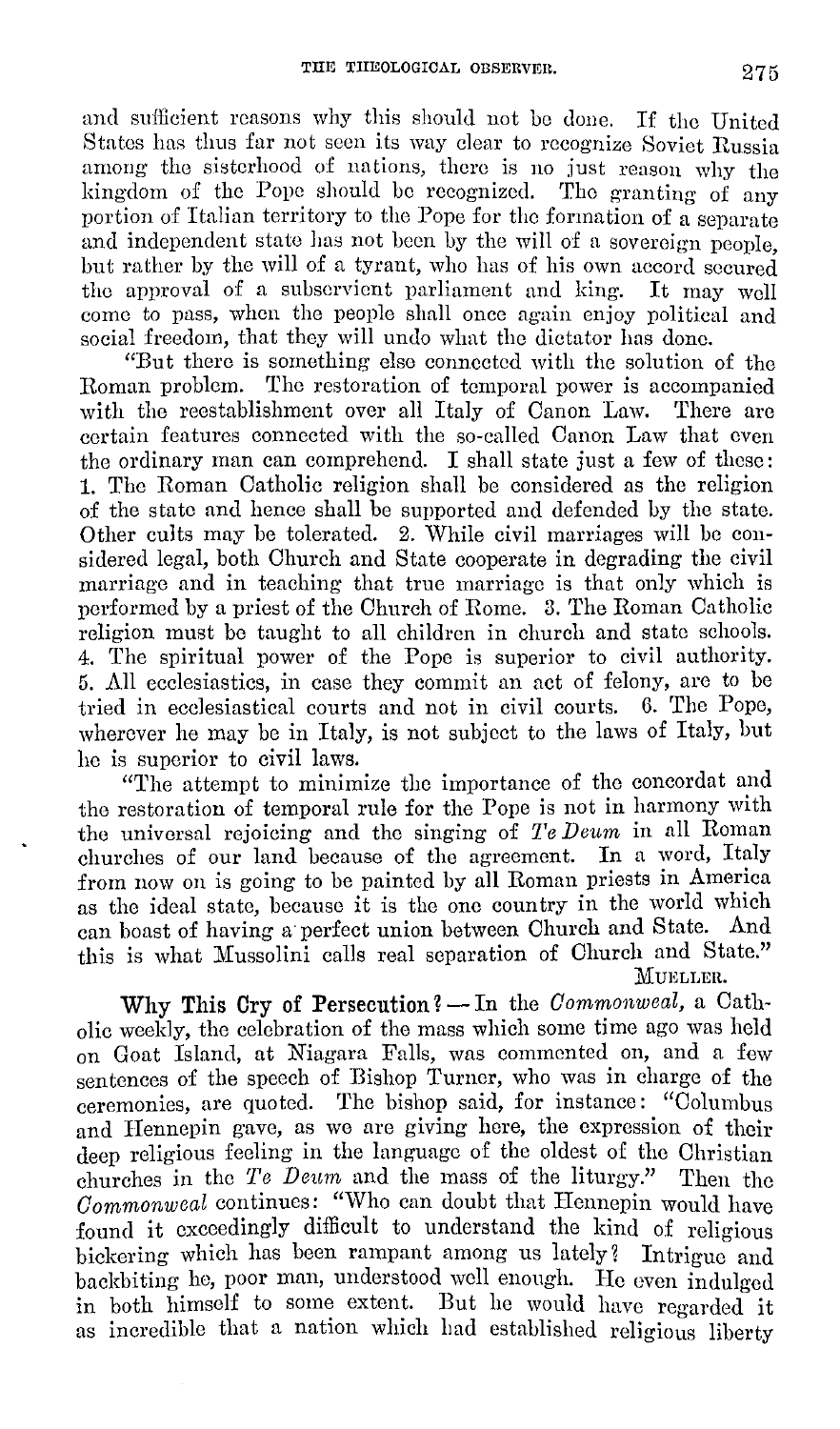by law, precedent, and tradition should have grown so restive in the presence of its own sterling achievement." What docs the editor of the *Commonweal* refer to? Has the Catholic Church been persecuted by the United States government? Have any laws been made denying the Roman Catholics religious freedom? It is hard to see how the editor of the *Commonweal* can justify his language. Perhaps he is still bewailing tho defeat of ex-Governor Smith at the polls last November and finds comfort in ascribing that defeat to persecution. A.

The Spread of the Bible in China. - On this subject the *Bible Society Record* of July, 1929, says:  $-$ 

"A fact emerges from the record of 1928 in China which is almost incredible in the face of the disturbed conditions and nationalistic movement in that land. The three great Bible societies  $$ the American, the British and Foreign, and the Scottish - report a joint circulation, during 1928, of 11,408,409 volumes of Scripture in China alone. The circulation by the American Bible Society was 4,674,123; by the British and Foreign Bible Society, 3,951,000; and by the National Bible Society of Scotland, 2,783,346 volumes. A further surprising and gratifying development of the year was that each of these societies reported a marked increase in circulation during 1928 over 1927 - the American, over one and a half million; the British, over three hundred thousand; and the Scottish, almost one million; the total increase of the year being 2,860,311 volumes.

"There can be but one basic explanation of these great figures. In China the Word of God is wanted, the Word of God is being read. Publicity was given last year to the fact that the majority of the cabinet of the national government were Christians. The tremendous circulations of the Scriptures now reported arc eloquent testimonies to two facts - spreading literacy and increasing activity in the Chinese Church, uniting to bring the people and the Bible together."

Concerning 1929 the reports are equally enthusiastic. While in Christian countries Modernists are doing their utmost to undermine the creed promulgated in the Scriptures, the holy Book itself continues its grand march, performing its work quietly and un-<br>obtrusively.  $\Lambda$ .

Three Days' Notice of Marriage. - The *Watchman-Examiner* writes editorially: "Hereafter in Texas hasty and often ill-timed marriages will be prevented by the new law which necessitates a three days' wait for all applying for marriage licenses. The application must also be accompanied by a health certificate from a reputable physician. This new law it seems to us, will help to make the This new law, it seems to us, will help to make the marriage contract more sacred. At present marriage is entered into not only 'thoughtlessly and unadvisedly,' but by half-drunken people after 'petting parties' or nights spent in different forms of rowdyism. Three days will give the applicants time to think. The truth about the matter is that in most of our States the marriage laws need to be revised. The present laws were enacted for a very different generation from our own." Every Christian will be grateful to the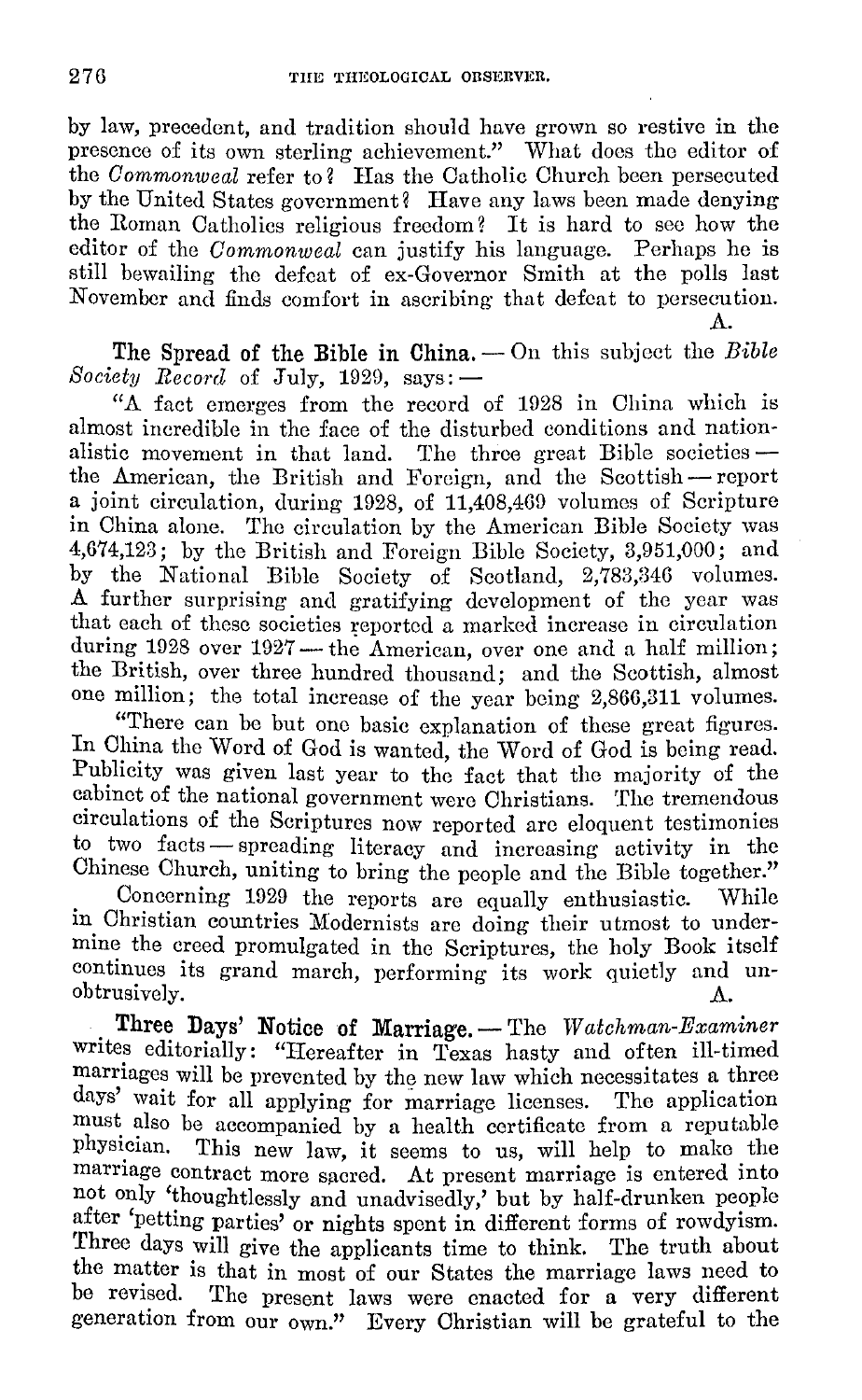State for whatever provisions it might make that the marriage state may be held in esteem. Yet the burden of this great task will fall upon the Church itself and its pastors. If all Christians honored marriage as it deserves, their pious example would do more to enhance the respect for marringc than all the laws which the State may pass. MUELLER.

The Danger of Holding on to Non-Resident Church-Members.-On the subject of non-resident church-members, the *Watchman-Examiner* has some timely remarks which ought to be heeded.

"The pastor who tries thus to cling to non-resident members gets just what he deserves. His membership appears to be really larger than it is, and all denominational representatives ask and expect greater contributions than the church can afford to make. The church itself profits only in an infinitesimal way by such absentee members. Few are the dollars that find their way to the church treasurer from such folks. The pastor is able to report a larger membership, to be sure, but it is a padded membership or a membership composed of dead wood. No self-respecting pastor ought to find delight in members who are never seen in the house of worship.

"The saddest part of the whole matter is the actual injury that is done to these non-resident members. They soon lose all sense of personal responsibility. Being away from their own church, they soon begin to attend church services spasmodically. Nobody misses them when they are absent. There is nothing for them to do when they go. They arc sometimes asked to help the cause of Christ in the communities in which they live, but they readily answer, 'Oh, you know we arc members of a church back home. What we can afford to give we must give to it.' Thus at both ends they cheat the Lord-giving nothing where they live and sending nothing back to the church from which they came." A.

#### Glimpses from the Editor's Window.

Our old friend Louis Wagner, formerly of the *Abendschule,* now living at Los Angeles, sends us the following: -

> "CATECHISMUS MINOR DR. MARTINI LUTHERI. JEnchiridion est rnaneatquc Minor Catechismus Lutheri nobis Biblia parva simul! Quisque snum discat pensum cum sedulitate, Omnia recte ibi stant, estque beata domus." G.

From Wisconsin comes the sad news that Prof. Carl Abbetmeyer, Ph.D. died at Watertown on July 16. He had been teaching at Valparaiso University and had recently accepted a call to serve as professor at the college of our sister Synod of Wisconsin in Watertown. In him the Synodical Conference loses an able educator.

Onr colleague Dr. P. E. Krctzmann has contributed a valuable article '· to the current number of the *Princeton Theological Review* on the subject "Modern Views about Inspiration — and the Truth of Scripture." We are modern Views and Bible doctrine of Inspiration is given this emphasis in circles which ordinarily are not reached by our own papers.

According to the newspapers, Spain is to be given a new constitution not made by the people, but prescribed by those in authority. Under the head of religious liberty the instrument says: "No one shall be molested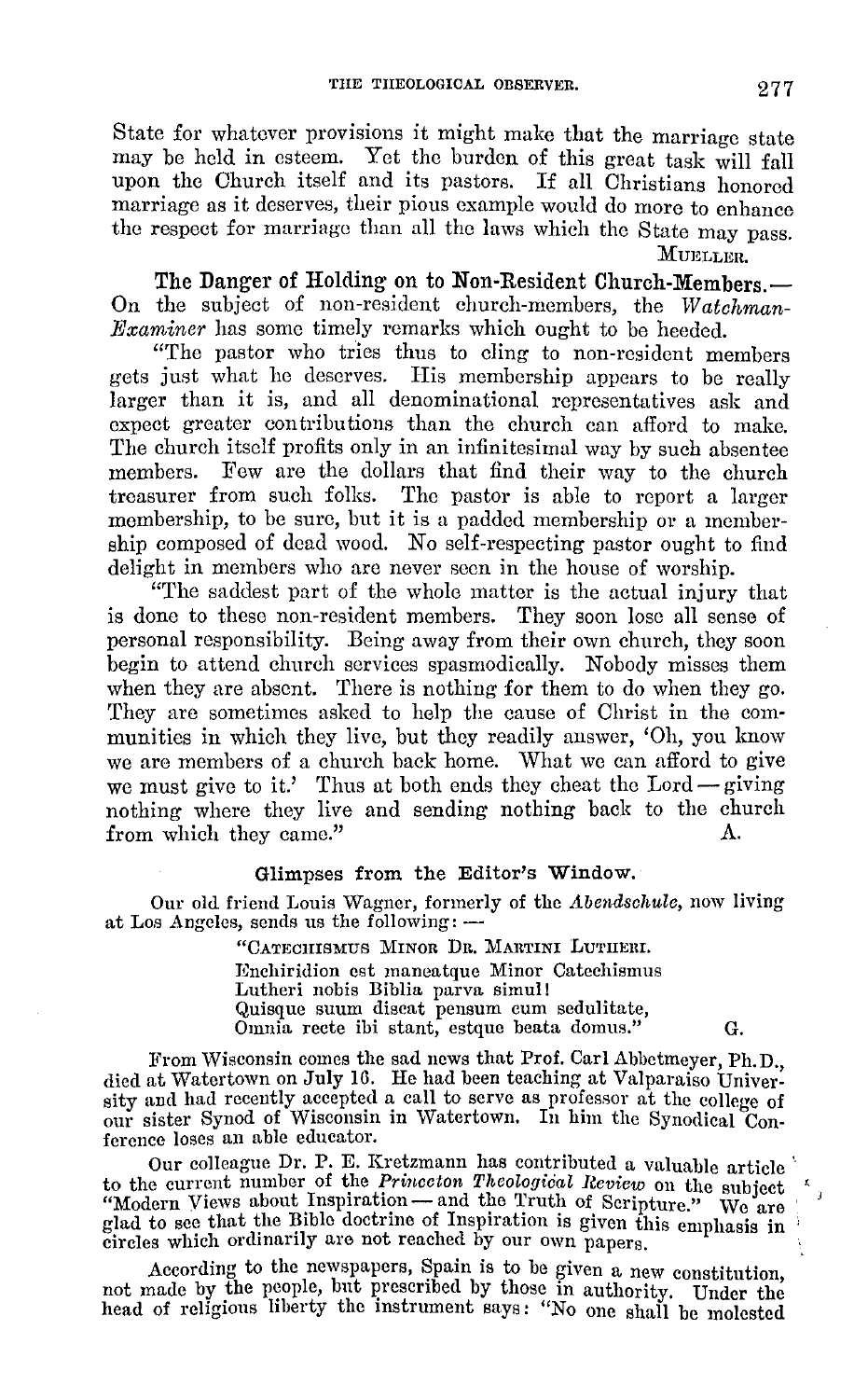in Spanish territories because of his religious opinion." That sounds good; lm Spanish securities is and the next sentence that public religious ceremonials are restricted to the established Church, which provision may be, and undoubtedly will be, construed to forbid people other than Roman Catholics to hold public services. In other words, the constitution says: You may believe in matters of religion as you choose, but you must not practise your relig-<br>jous belief if it is different from that of the Roman Church. If this constitution becomes the fundamental law of Spain that poor country will still be far from possessing the boon of religious freedom.

An exchange informs us that Persia, through its National Assembly, has declared that human slavery must no longer be practised in that country. The same exchange states that the country where slavery is most prominent nowadays is Ethiopia.

"When one reads that the infant mortality in France for 1928 reached the high figure of 68,100 below the age of one year, he wonders what all our attempts at scientific diet and sanitation bring in their train, health or death? These statistics go far beyond those of the previous year."

<sup>7</sup>*The Presbyterian*. The Turkish government is advocating the establishment of woman suffrage, having submitted a bill to the parliament which grants women who are eighteen years old the right to vote in municipal affairs. Whether the many innovations which have been introduced in Turkey during the last few years will assist the cause of the Gospel is a matter that will have to be seen.

The famous monastery of Mount Athos is to be the scene of a large church council of the Greek Catholics. The meeting will convene at the beginning of next year, and five hundred bishops arc expected to be in attendance. Patriarch Basil II, who resides in Constantinople, will be in the chair. Union with the Anglican and other Protestant churches, adoption of the modern calendar, revision of ecclesiastical law with respect to marriage, the donning of western garments on the part of the clergy, and doing away with their big beards and long hair will be topics of discussion. We take this item from the *Lutherische Kirchenzeitung*.

Our press states that the famous Chinese wall is to be torn down, prehope that the removal of this barrier, which is more than two thousand miles long, is symbolical of the irresistible progress of the Gospel of the<br>Savior in China.

According to the *Lutherischer Herold*, estimates show that there are still about 2,800,000 lepers in the world, of which number China and India arc given a million each.

According to the religious press, the chair of Christian Theology and Ethics at the Graduate Divinity School of the University of Chicago, made vacant through the death of Prof. Gerald Birney Smith, has been offered to Prof. Edwin E. Aubray, of Vassar College, Poughkeepsie, N. Y.

*The Rural Church is Coming to the Front.* — "No less than four sum-<br>mer schools in New England this year will devote sole attention to the<br>problems of the rural church and the training of pastors and workers in rural churches." Thus wrote the Watchman-Examiner in June. According to our observation rural churches will flourish just as well as their sisters in the cities if they are given the Word of God by conscientious, consecrat pastors.

Recently a survey was made in a congested district of New York to determine, if possible, the causes that have brought on the crime wave among children. The committee found that three main causes can be pomted to as explanatory of evil moral conditions among the young, namely, cheap movies, dirty poolrooms, and poor housing. It goes without saymg that lack of instruction in the Word of God is at the root of all of this trouble.